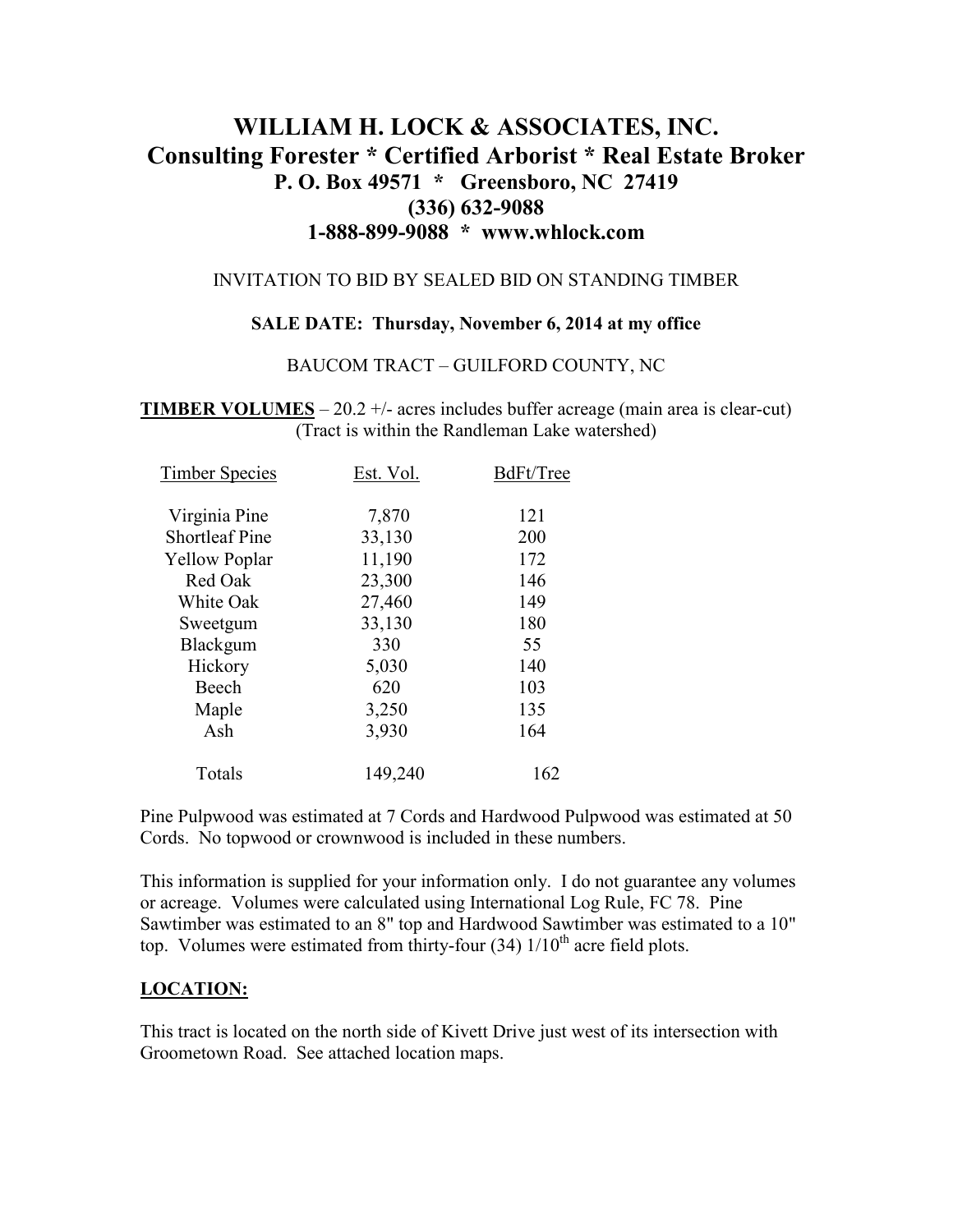Page Two Baucom Tract - Timber Sale Sale Date: Thursday – November 6, 2014

# **BIDS:**

The Baucom Tract is being sold on a lump sum sealed bid basis. Bids will be accepted by **regular mail** if received by 5:00 pm on Wednesday, November 5, 2014 **OR** bids will be accepted by **email (whlock@whlock.com) , telephone (336-632-9088), fax (336- 632-9088), or in-person** at my office until 11:00 am on Thursday, November 6, 2014. At 11:00 am on Thursday, November 6, 2014 all bids received will be recorded. The successful bidder will be notified within 24 hours of the bid openings. A 10% deposit may be requested to be delivered to William H. Lock & Associates, Inc. within 72 hours of the bid opening. The balance of the sales price is to be delivered at the sale closing. The seller reserves the right to refuse or accept any and all bids. Seller will consider all bids. The seller will be responsible for the timber deed preparation, revenue stamps if recorded, and the forestry consultant fees. The buyer will be responsible for all other closing costs.

# **PLACE OF SALE:**

The timber sale will be held at the office of William H. Lock & Associates, Inc. in Greensboro, NC. The office address is 375 S. Swing Road, Greensboro, NC 27409. Telephone and Fax: 336-632-9088; Email: whlock@whlock.com

# **CONDITIONS OF SALE**:

1. The Buyer shall have 24 months from the date of the timber deed to cut and remove all merchantable timber within the "Sale Areas". "Creek Buffers" have been marked with Blue paint. No blue painted trees marking the buffer boundaries may be cut and no trees within the buffers may be harvested. The tract is within the Randleman Lake Watershed. The sale boundaries are marked with pink flagging. No trees marked with pink flagging and no trees beyond the pink flagging are to be harvested.

2. The Buyer shall access the tract from Kivett Drive. The existing entrance of the gravel driveway leading into and across the tract is not located on the property, therefore, a new entrance will need to be created by the Buyer. If this existing gravel drive is used during the harvesting process, the roadway must remain open and passable by ordinary traffic at all times. The roadways must be left in similar condition at the completion of the harvesting operation as they were at the beginning of the harvesting operation, reasonable wear and tear accepted. All access routes will need to be installed and/or maintained according to all North Carolina Best Management Practices, Forest Practice Guidelines, and any applicable river basin or watershed rules. All Call W.H. Lock if there are questions concerning access routes.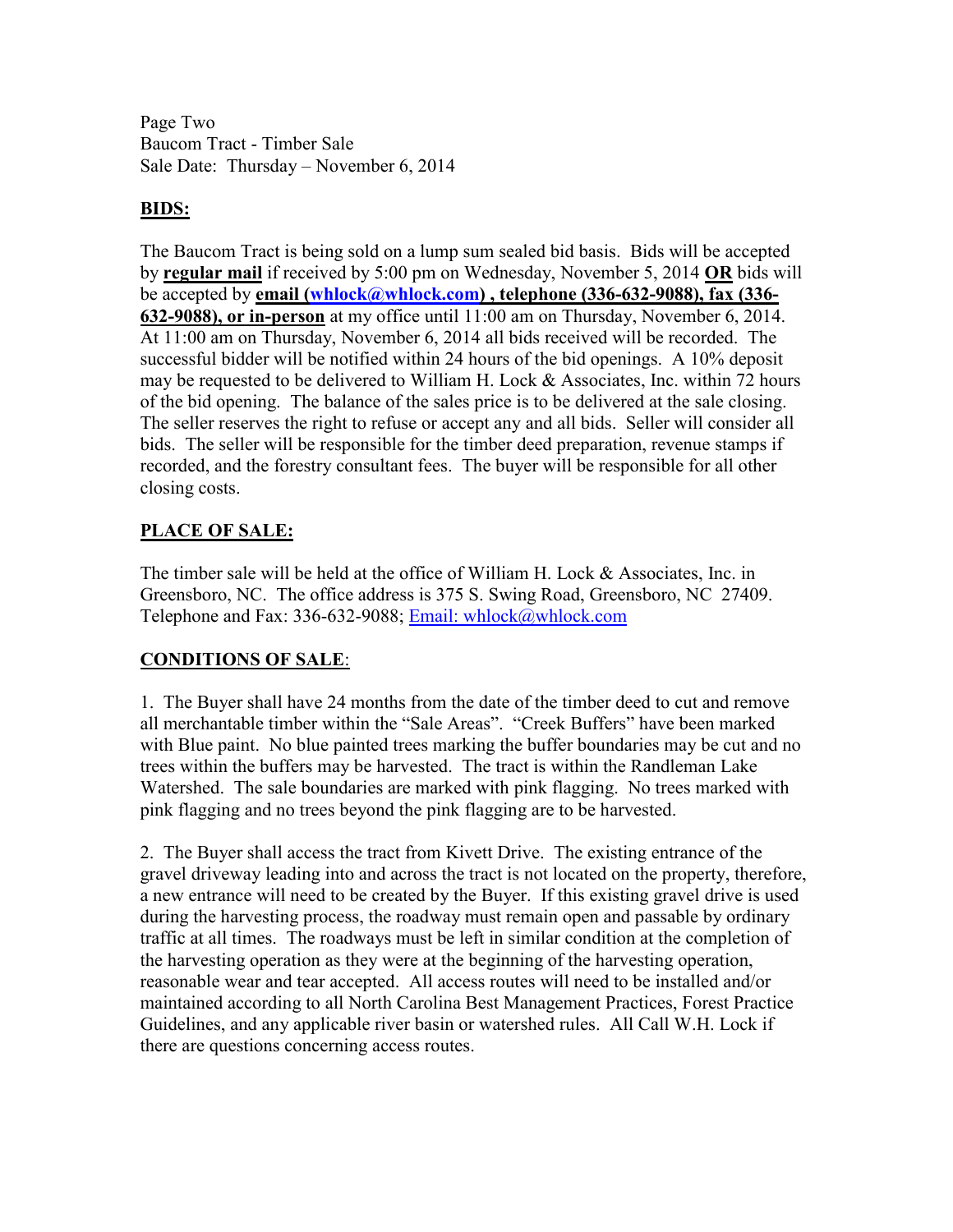Page Three Baucom Tract - Timber Sale Sale Date: Thursday – November 6, 2014

3. The Buyer is responsible for maintaining a clean site. No equipment parts, trash, tires or other debris created as a result of the harvesting operation shall be left on the property. It shall be the Buyer's responsibility to clean up any hazardous material or chemical waste spills including but not limited to Diesel Fuel, Hydraulic Fluid, Machine Oil, and/or Gasoline upon the subject property if deposited as a result of the harvesting operation. Responsibility will include any required remediation including but not limited to the removal of contaminated soils.

4. Harvesting operations must not interfere with any farming operations and farming operations must not interfere with any harvesting operations. Decking, loading or hauling will not be permitted in any existing open fields or pastures immediately adjacent to the timber unless approved by William H. Lock & Associates, Inc. If approved, open areas must be free of logging debris, smoothed when completed, and re-seeded if necessary. All loading decks and truck parking areas must be reseeded when the harvesting operation is completed.

5. The Buyer is responsible for following all Federal, State, and local regulations regarding timber harvesting activities. If required, Buyer is responsible for obtaining any necessary permits or licenses required for timber harvesting. All logging operations must conform to North Carolina Best Management Practices, Forest Practices Guidelines, and any applicable river basin or watershed rules. In the event that a non-compliance situation is identified on the tract as a result of the harvesting operation, William H. Lock & Associates, Inc. will have the express right to suspend the harvesting operation until the situation is brought into compliance. No trees or other logging debris shall be left in or across the property boundary, sale cutting lines or access roads and paths.

6. All necessary property lines, corners and sale harvest boundaries have been marked with pink flagging. No flagged trees denoting the property and/or sale boundary shall be cut and no trees outside the boundary lines shall be cut. If trees marking the property lines or sale boundary are cut, North Carolina timber trespass laws may apply. No trees shall be cut to fall on a neighboring landowner's property or where potential damage may occur. If existing property corners are damaged or removed as a result of the harvesting operation, Buyer agrees to replace the markers at the correct surveyed location at their own expense.

7. Buyer agrees to notify William H. Lock & Associates, Inc., P. O. Box 49571, Greensboro, NC 27419 at least 3 days in advance of the beginning of the harvesting operation and at least 3 days in advance of the completion of the harvesting operation. The buyer and/or logger must complete a pre-harvest inspection with WHL & Associates prior to beginning any logging activity.